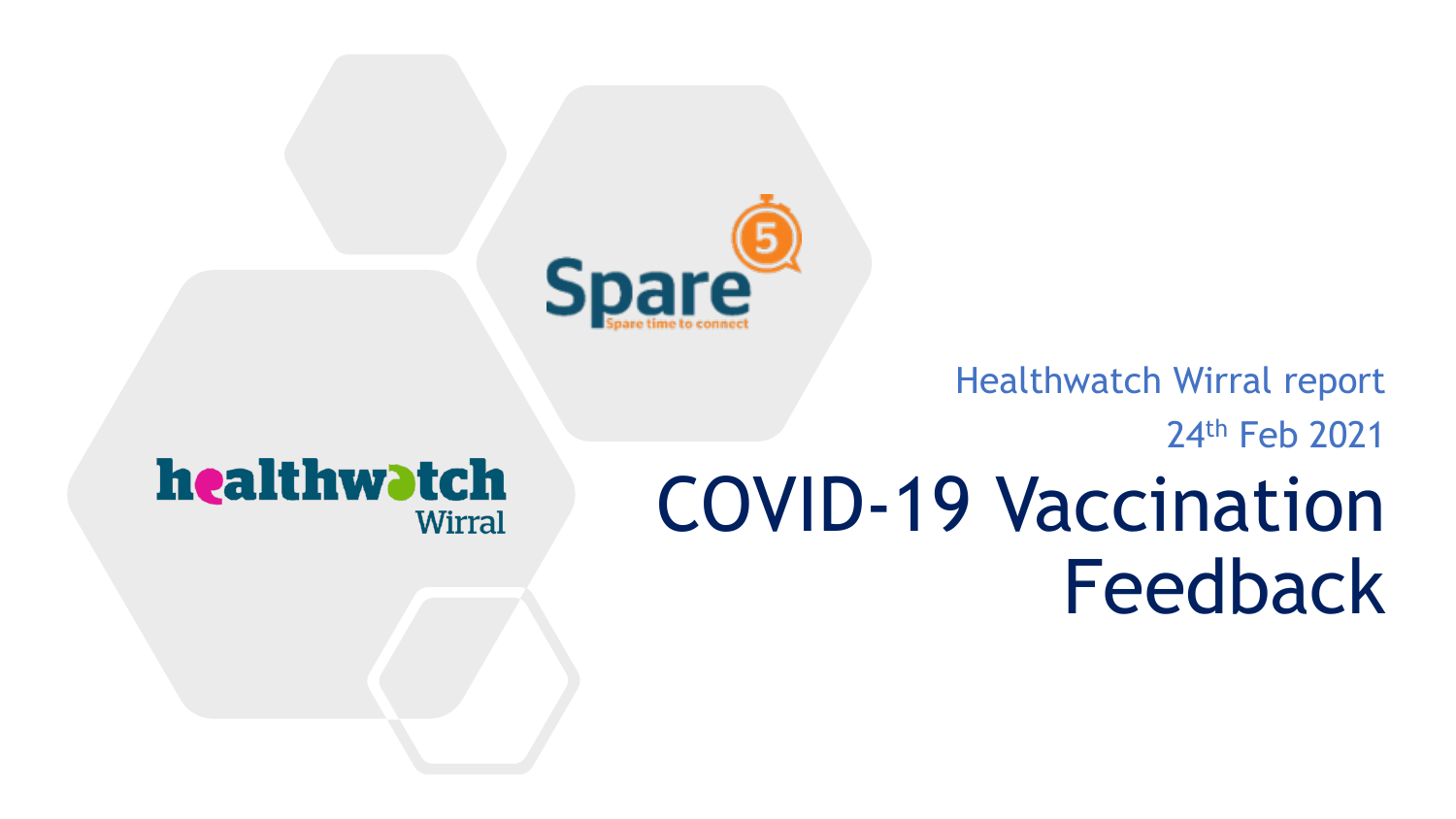## **Overall** picture

This report has been produced from **over 4800** reviews collected through feedback flyers or submitted online to the Feedback Centre.

# ekperience

If you've recently had a COVID-19 test or vace nation, Healthwatch Wirral we ats to heat about your experience.

To hare your views using our Feedback Centre pler se scan the QR code or complete the back of this leaflet and leave it in the collection box at this venue.



**Spare** 

Primary Care

healthwatch

Wirral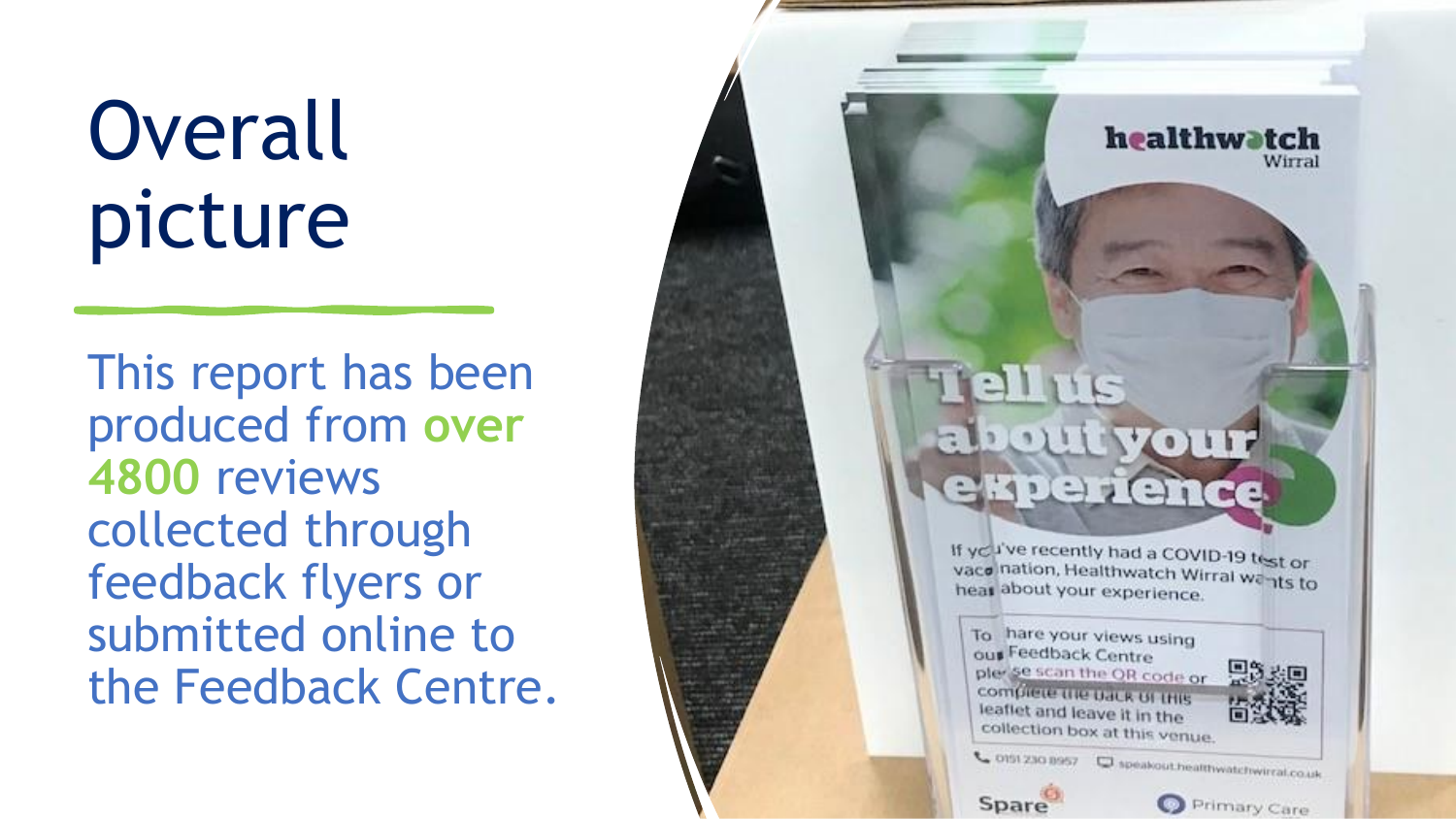### Overall picture – insight from online Feedback Centre submissions

| Average Rating                    |                                                                                                                                               |
|-----------------------------------|-----------------------------------------------------------------------------------------------------------------------------------------------|
|                                   | Average rating for December 2020-February 2021 (4.8843930635838)<br>*****                                                                     |
| Overall average (4.5718390804598) |                                                                                                                                               |
|                                   | *****                                                                                                                                         |
|                                   | The average rating for COVID-19<br>vaccinations is higher than the average<br>ratings for other services across the<br><b>Feedback Centre</b> |
|                                   | (NB: Many people have left a rating for<br>'quality of food' instead of leaving it blank -<br>this rating is not applicable!)                 |

| Average Individual Ratings                 |       |  |
|--------------------------------------------|-------|--|
| Cleanliness                                | ***** |  |
| <b>Staff Attitude</b>                      | ***** |  |
| <b>Waiting Time</b>                        | ***** |  |
| Staff communication with you               | ***** |  |
| Quality of care                            | ***** |  |
| Quality of food                            | ***** |  |
| Quality of information and<br>advice given | ***** |  |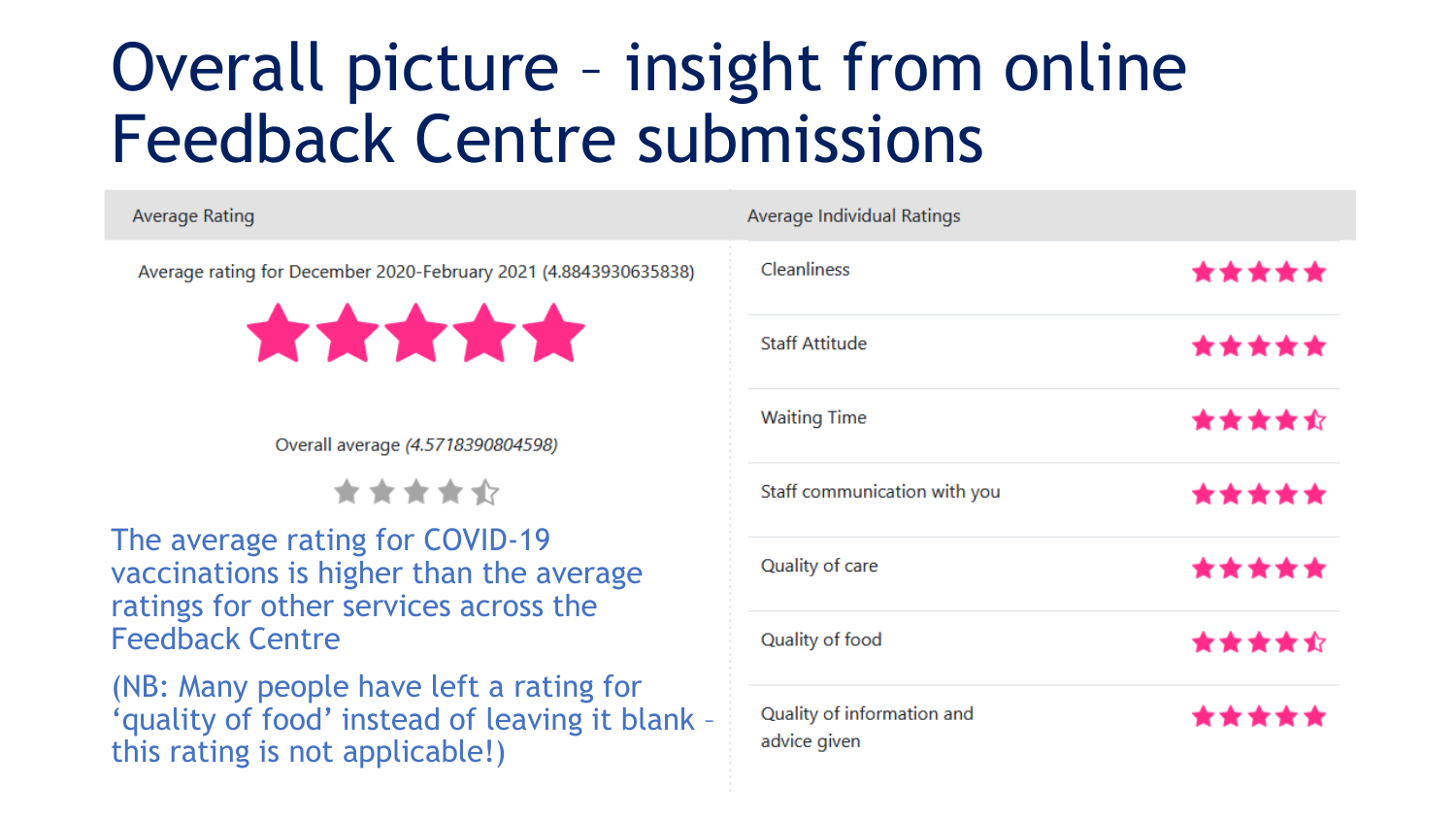#### Overall picture – insight from online Feedback Centre submissions



#### The content of feedback left online is **overwhelmingly positive**.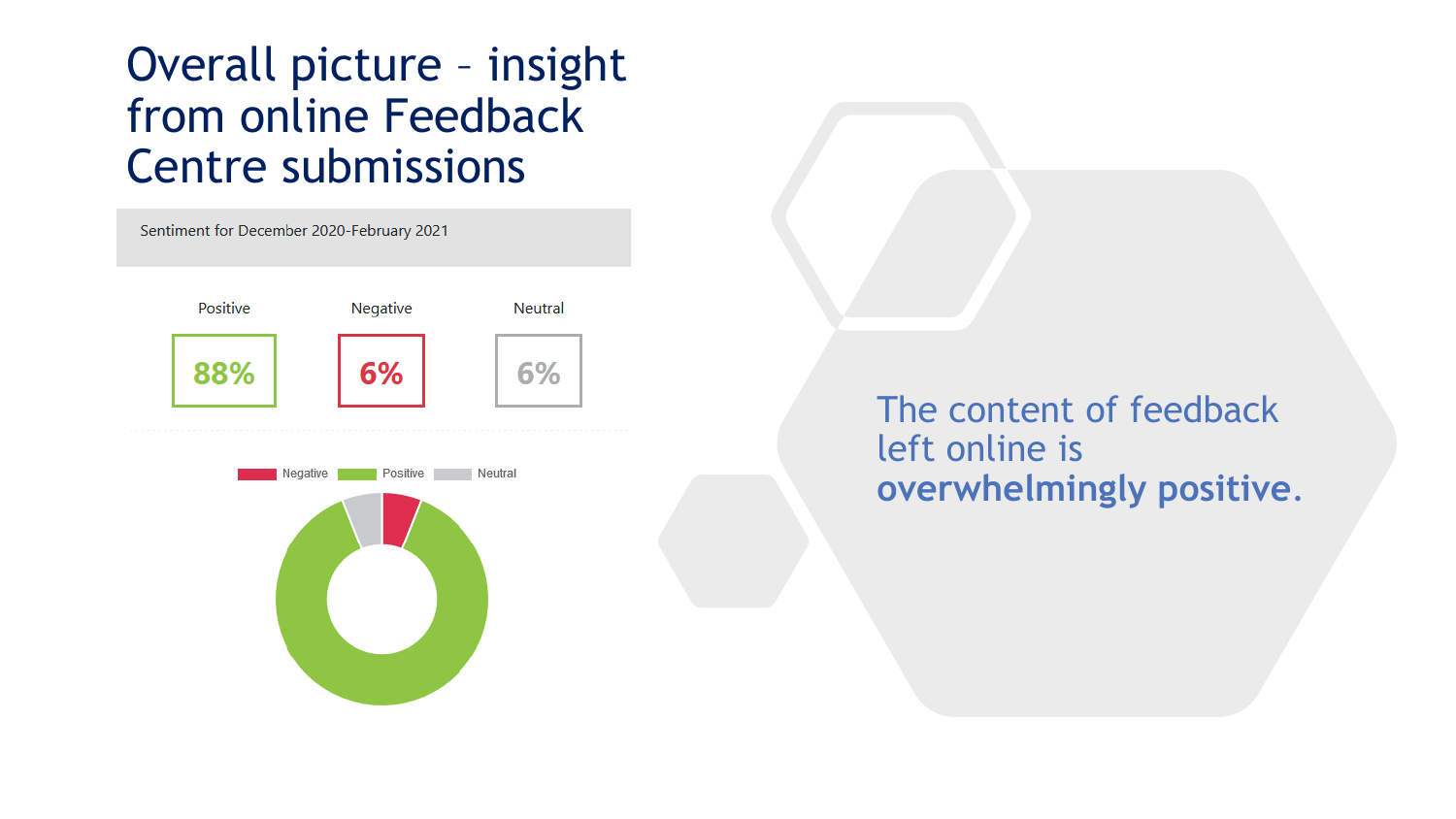Overall picture – insight from online Feedback **Centre** submissions

The word cloud shows the **most common positive words** used in online feedback about the vaccine.

### **Positive Words**

not problem no problems no pain super not painful no side effects very safe very goodwell done reassuring easy patients lucky brilliant easily at ease accommodating great painless friendly smoothly good very kind centreexcellent safe **lovely** extremely helpful very quick<br>
very professionally really good amazing relatively painless brilliantly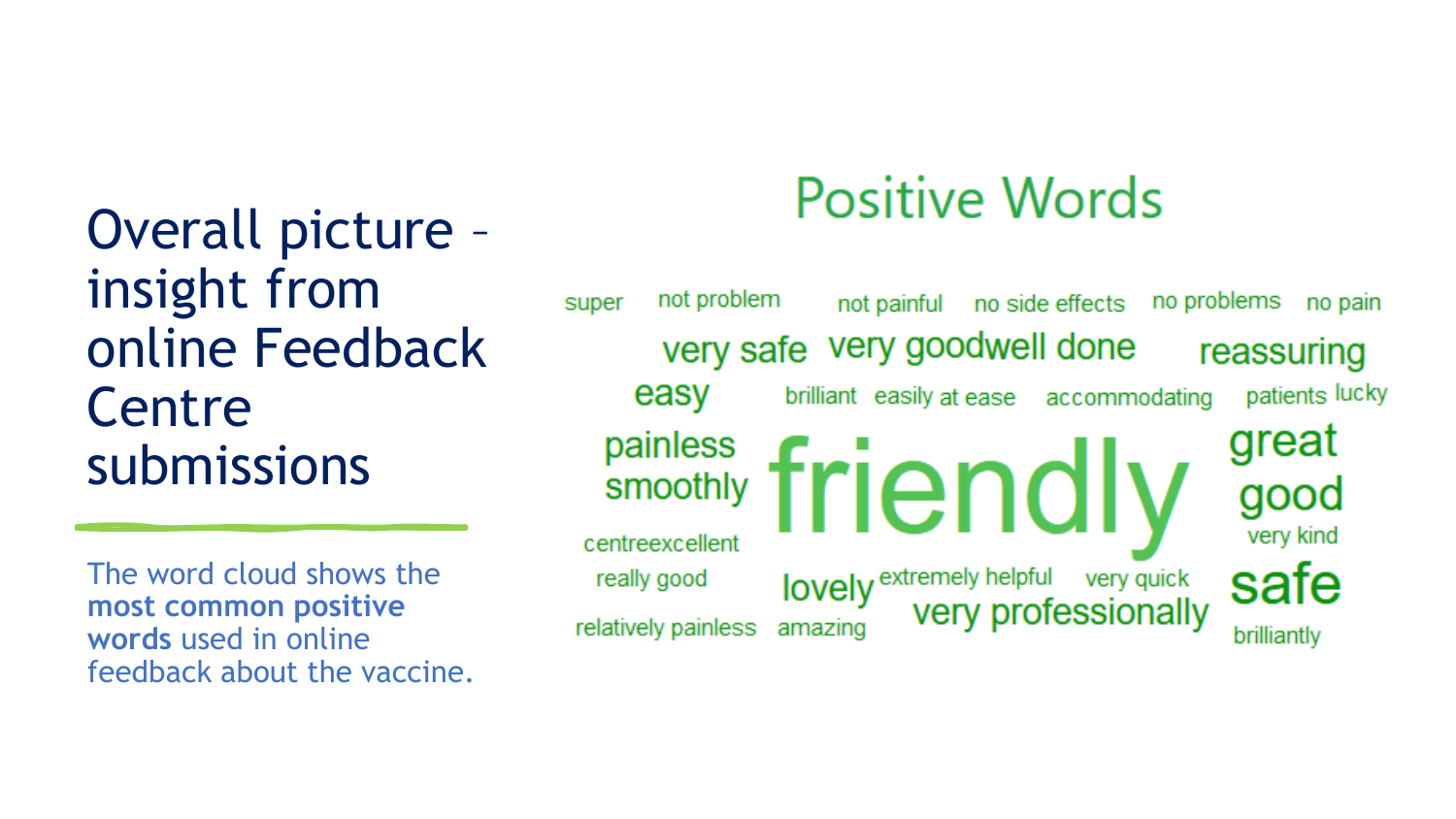### Overall picture – insight from flyers across all vaccination sites

• The average overall rating given on the flyers is similarly high



• 96% of people leaving feedback rated their experience 5 stars

How do you rate your overall experience of this service?



 $\blacksquare$  5  $\blacksquare$  4  $\blacksquare$  3  $\blacksquare$  2  $\blacksquare$  1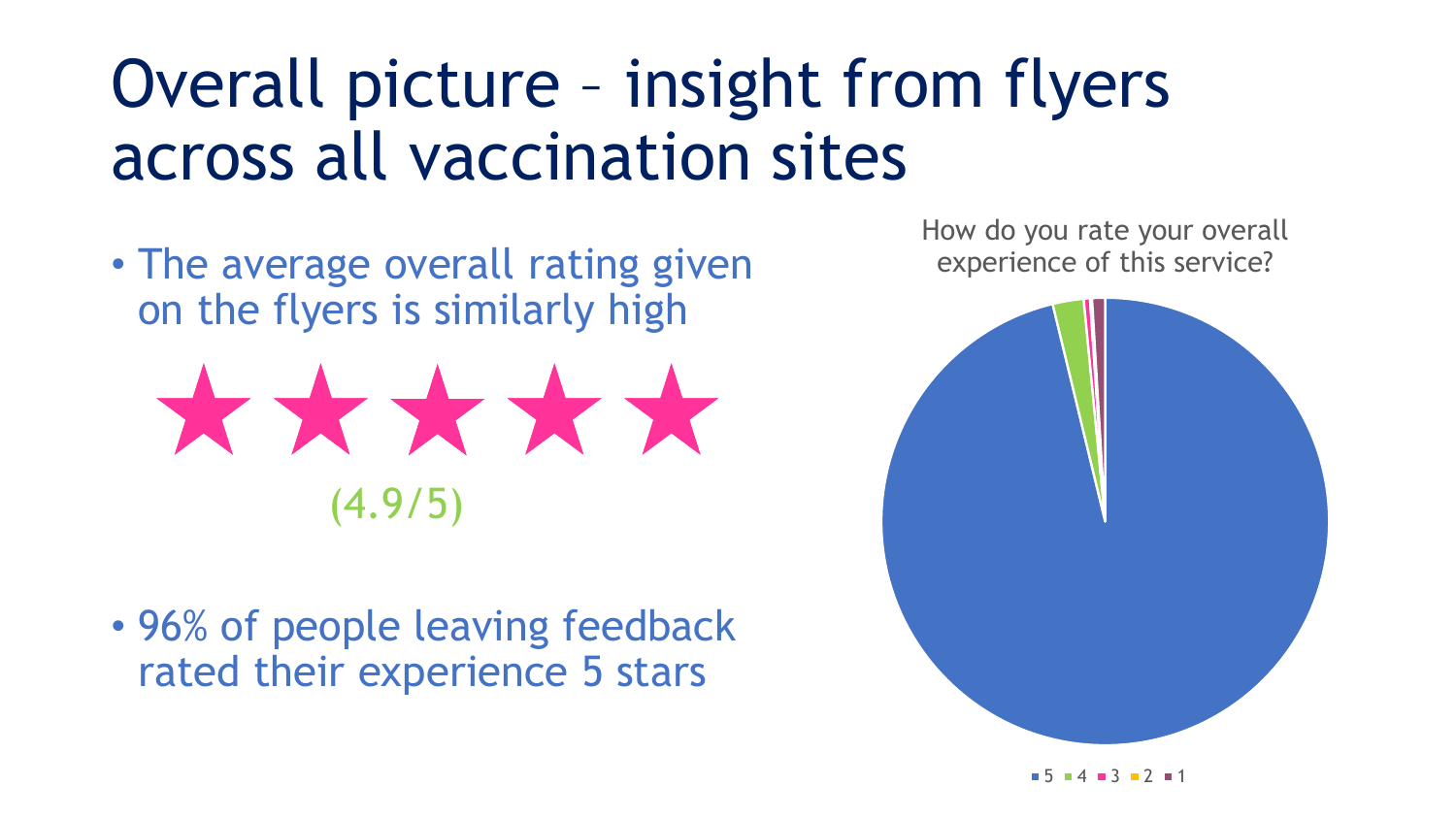### Overall picture – insight from flyers across all vaccination sites

The main themes across all feedback were:

- Staff are excellent, friendly, reassuring and informative
- Services are efficient and well-organised
- Most people are very happy with the level of information they've been offered
- The most common issues raised were:
- Lack of signage at some sites
- Wanting a date for the second jab
- Occasional concern about social distancing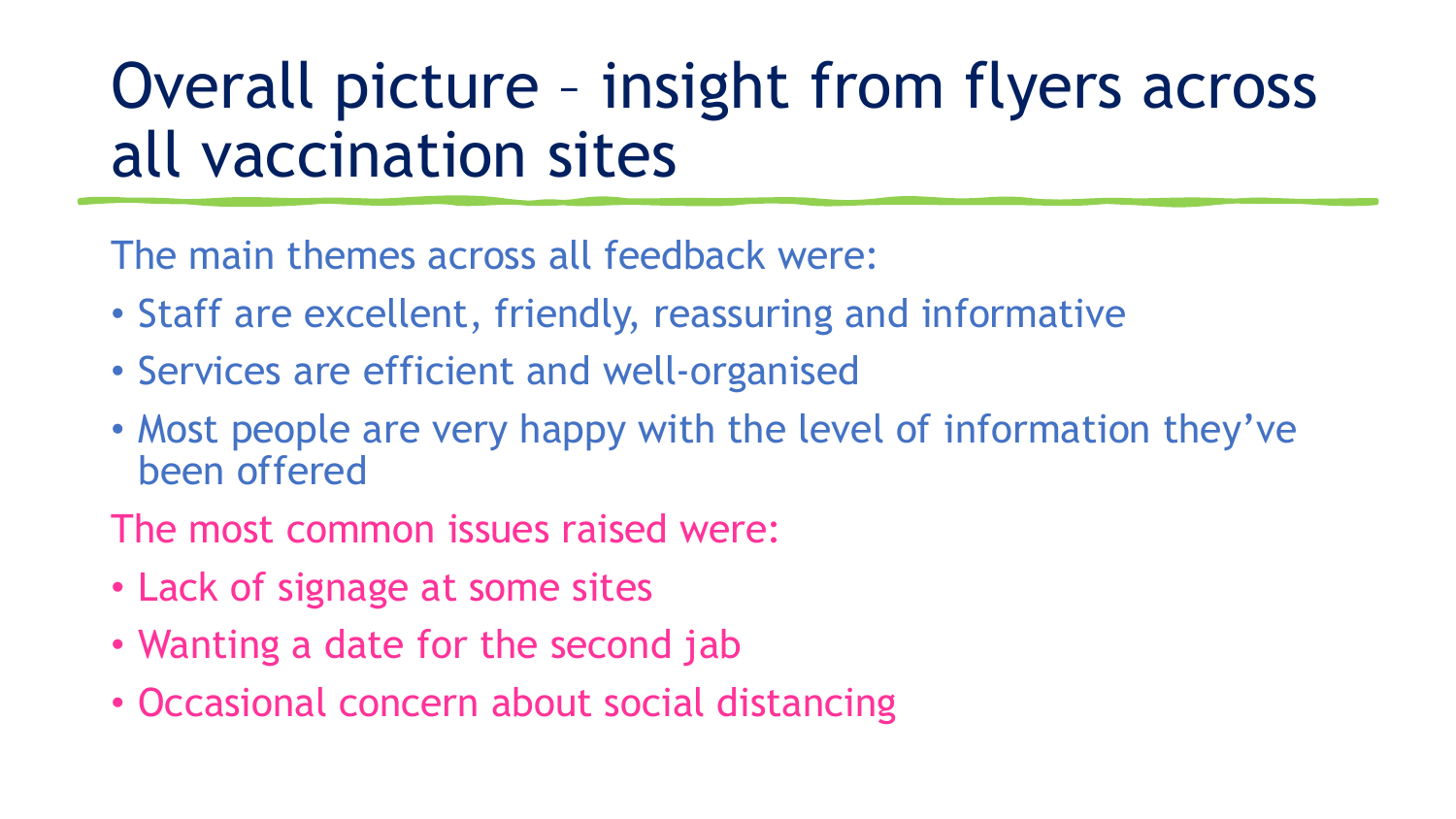# What are people saying?

"staff made the experience a very relaxing and stressfree environment"

"wonderful service from all staff from the second I walked through the door"

"like a well-oiled machine"

"I felt totally safe and looked after and how pleasant and cheerful everyone was at the door, a tonic in these gloomy times"

"staff were amazing, my [relative] has Downs syndrome, they talked to him rather than over him 11/10"

"all staff deserve a medal"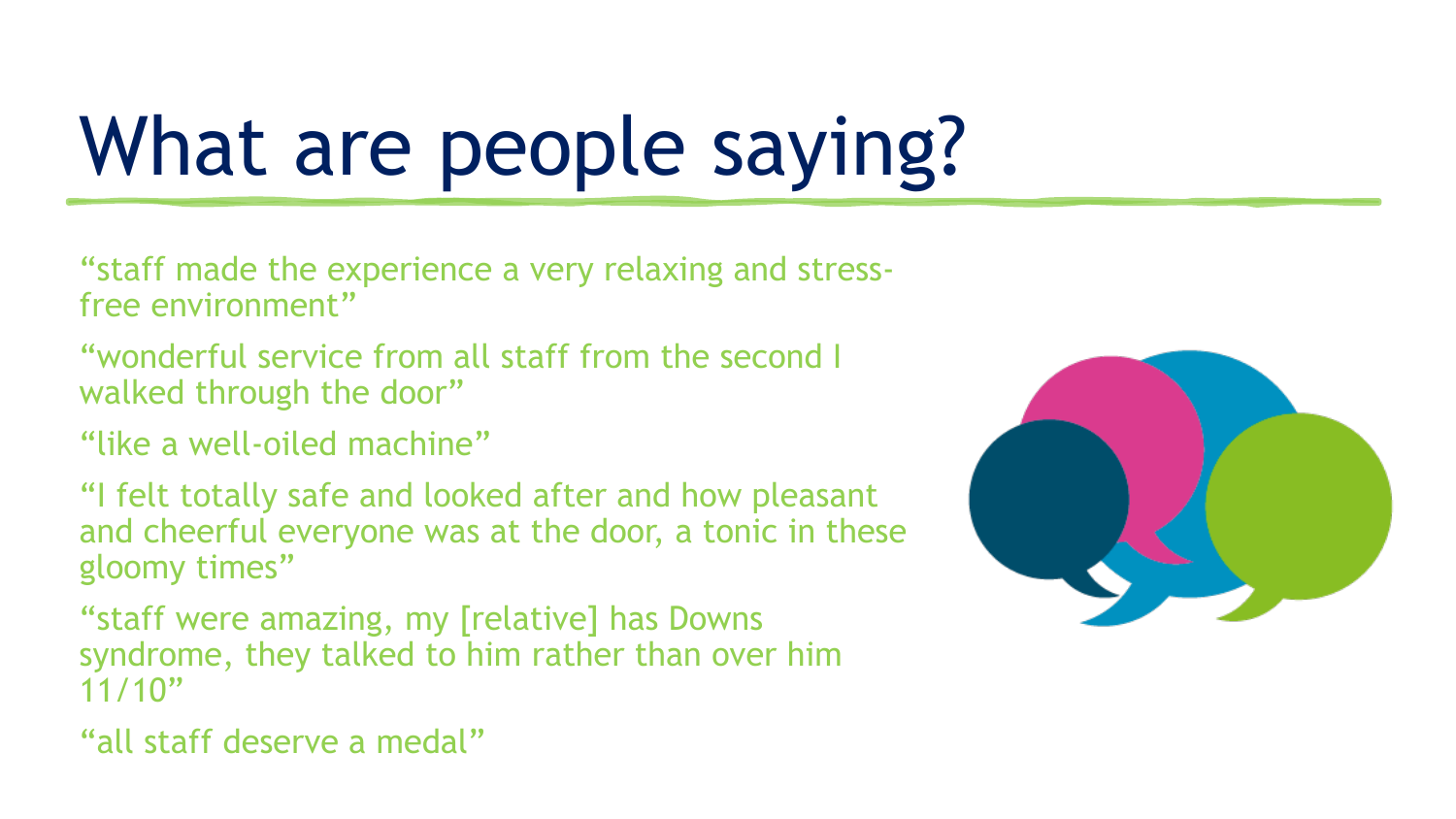

### What are people saying?

"how can you improve on perfection?"

"Just so happy – this is like Christmas come early! Or the Christmas we missed out on!"

"Happy Camper Excellent Service"

"Friendly, efficient & knowledgeable service, wouldn't expect any more. Fantastic work NHS & key workers"

"yippee kai yay! No pain and yet gain"

"that good I will come back in a few weeks  $\odot$ "

"very reassuring about my [relative] who has a severe condition – kind and well explained"

"an excellent experience for a very nervous person, thank you so much"